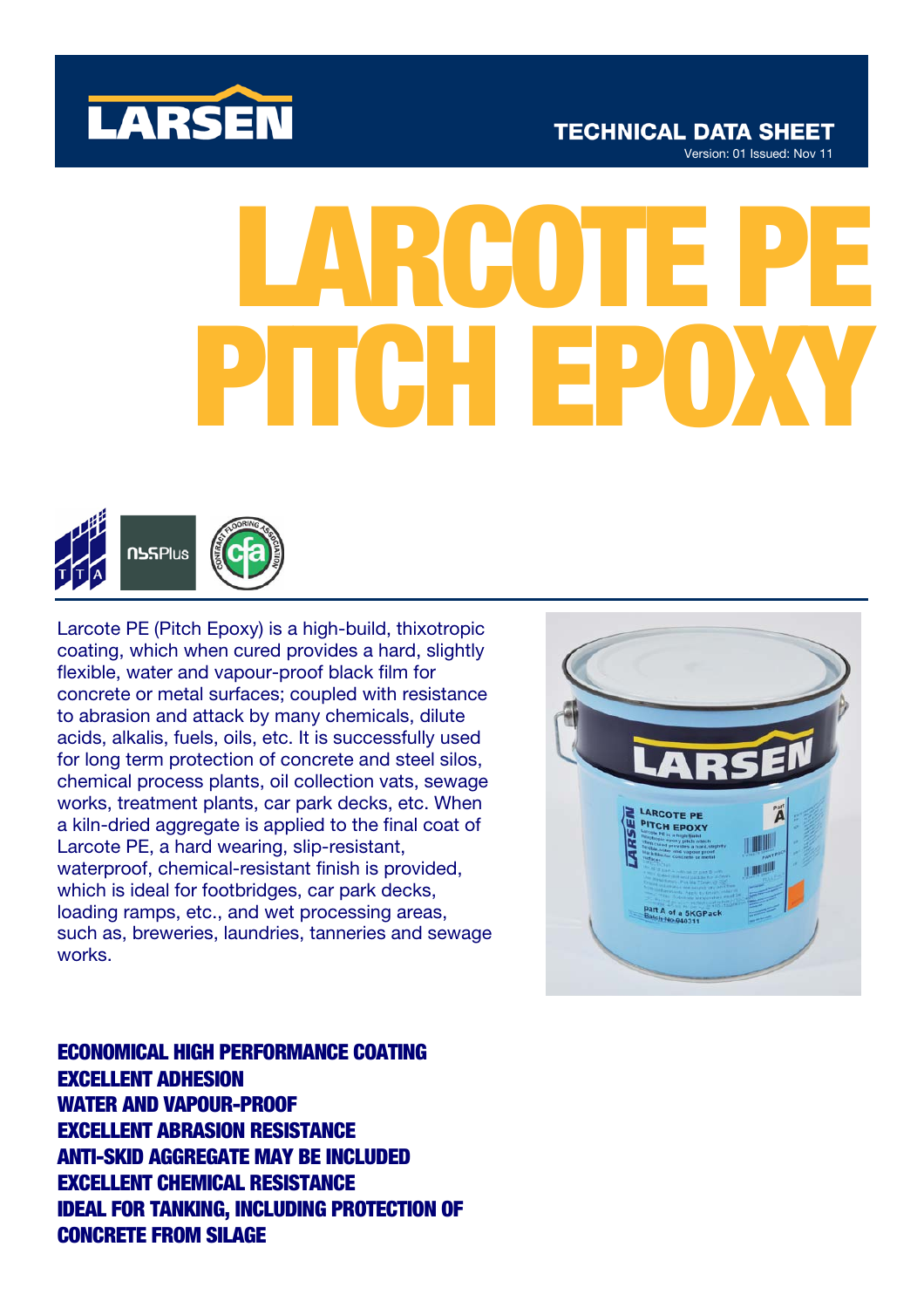

# TECHNICAL INFORMATION:

| <b>PRODUCT INFORMATION</b>           |                                                                                     |
|--------------------------------------|-------------------------------------------------------------------------------------|
| <b>COLOUR:</b>                       | <b>Black</b>                                                                        |
| <b>SPECIFIC GRAVITY:</b>             | $~1.35$ g/ml                                                                        |
| <b>RECOMMENDED COATS:</b>            | $2 - 3$                                                                             |
| <b>MIN. TEMPERATURE:</b>             | 5°C (substrate 8°C)                                                                 |
| <b>MAX. TEMPERATURE:</b>             | $35^{\circ}$ C                                                                      |
| <b>FILM THICKNESS:</b>               | 150 - 180 microns per coat                                                          |
| <b>POT LIFE:</b>                     | 75 mins @ 20°C, 120 mins @ 10°C                                                     |
| <b>RE-PAINTABLE AFTER:</b>           | 10 - 15 hrs @ 20°C, 24 hrs @ 10°C                                                   |
| <b>FOOT TRAFFIC ON AFTER:</b>        | 24 hrs @ 20°C, 48 hrs @ 10°C                                                        |
| <b>FULL CHEMICAL RESISTANT CURE:</b> | 14 days @ 20°C, 28 days @ 10°C                                                      |
| <b>TENSILE STRENGTH:</b>             | $50$ N/mm <sup>2</sup>                                                              |
| <b>ELONGATION AT BREAK:</b>          | 25 - 35% @ 20°C                                                                     |
| <b>COVERAGE:</b>                     | 0.2 - 0.35 kg/m <sup>2</sup> /coat (depending on porosity and texture of substrate) |